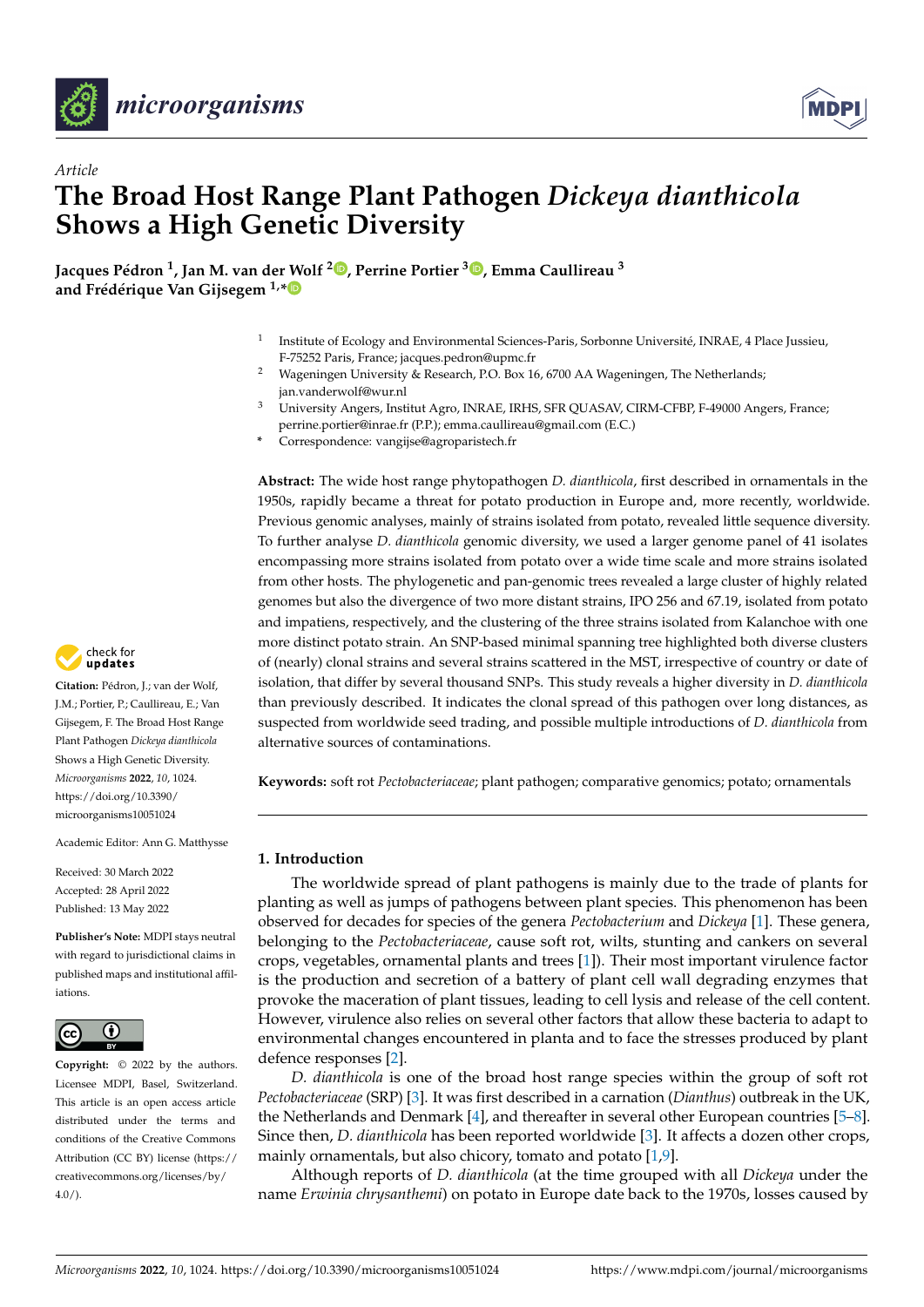this pathogen have been generally low and sporadic in most countries [\[10\]](#page-12-7). An exception is Switzerland and the Netherlands, where *D. dianthicola* has been one of the dominant agents of blackleg and soft rot in potato since the 1980s until 2000, after which *D. solani* became prevalent; since 2014, *P. brasiliense* dominates [\[3](#page-12-2)[,11](#page-12-8)[,12\]](#page-12-9). In the past decade, potato blackleg caused by *D. dianthicola* has been reported in several locations worldwide. It was found in Pakistan [\[13\]](#page-12-10) and Morocco [\[14\]](#page-12-11). In 2016, it caused a severe outbreak in the US [\[15](#page-12-12)[,16\]](#page-12-13) and, in 2017, in Western Australia [\[17\]](#page-12-14).

MLSA analyses based on housekeeping gene sequences showed that little sequence diversity was found in *D. dianthicola* strains [\[8](#page-12-5)[,12](#page-12-9)[,16](#page-12-13)[,18–](#page-12-15)[20\]](#page-12-16). This high relatedness was confirmed by whole-genome analyses [\[19–](#page-12-17)[21\]](#page-12-18). In particular, Ge et al. (2021) [\[21\]](#page-12-18) showed that *D. dianthicola* strains recently isolated from potato in the US were mostly clonal, indicating a single introduction as the main cause of the recent US outbreak. However, there is a bias in these studies due to the analysis mainly of strains isolated from only one host, potato, and only from Europe and the US. There is indeed often a strong association between genetic diversity and the host of the pathogen. This is illustrated by strain 67.19 (recently isolated from impatiens in the US), which is more diverse, only sharing 97% average nucleotide identity (ANI) with other *D. dianthicola* genomes [\[22\]](#page-13-0), pointing to a possible higher diversity in strains isolated from different plant hosts.

In this context, the goal of this study is to analyse *D. dianthicola* genomic diversity using a larger strain panel encompassing more strains isolated from potato over a wide time scale and more strains isolated from hosts other than potato. We also address the questions of the relationship between genetic variation and possible host specialisation and of the evolutionary history of this species.

#### <span id="page-1-0"></span>**2. Materials and Methods**

# *2.1. dnaX-leuS-recA Phylogeny of Dickeya Strains from CIRM-CFBP*

For the 32 strains of *D. dianthicola* listed in Table S1, portions of the genes *recA*, *leuS* and *dnaX* were sequenced, following the protocol described for *Pectobacterium* [\[23\]](#page-13-1). Sequencing of PCR products was performed by Genoscreen (Lille, France). The consensus sequences for each gene for each strain were extracted from forward and reverse sequences assembly using Geneious Pro v. 9.1.8 [\(http://www.geneious.com/\)](http://www.geneious.com/) (accessed on 27 April 2022). The sequences were then aligned and trimmed using BioEdit v. 5.0.6. A phylogenetic tree was constructed with concatenated alignments of all genes with MEGA 7.0.26 [\[24\]](#page-13-2) using the Neighbour-Joining method with 1000 bootstrap replicates, and the evolutionary distances were computed using the Kimura 2-parameter method.

### *2.2. DNA Extraction, Genome Sequencing and Assembly*

The bacterial genomes used in this study are presented in Table [1.](#page-2-0) Total bacterial DNA was extracted from pure bacterial cultures using the Wizard genomic DNA purification kit (Promega), following the manufacturer's protocol.

DNA samples of IPO strains were sequenced using short-read sequencing (Illumina, San Diego, CA, USA). Random sheared shotgun library preparation was performed using the Truseq Nano DNA Library Prep kit (dual indexing) following the manufacturer's protocol. The samples were loaded on a paired-end flowcell using the Hiseq PE cluster kit V4 (Illumina). One hundred twenty-five bp paired-end sequences were generated on a Hiseq 2500 (Illumina, San Diego, CA, USA).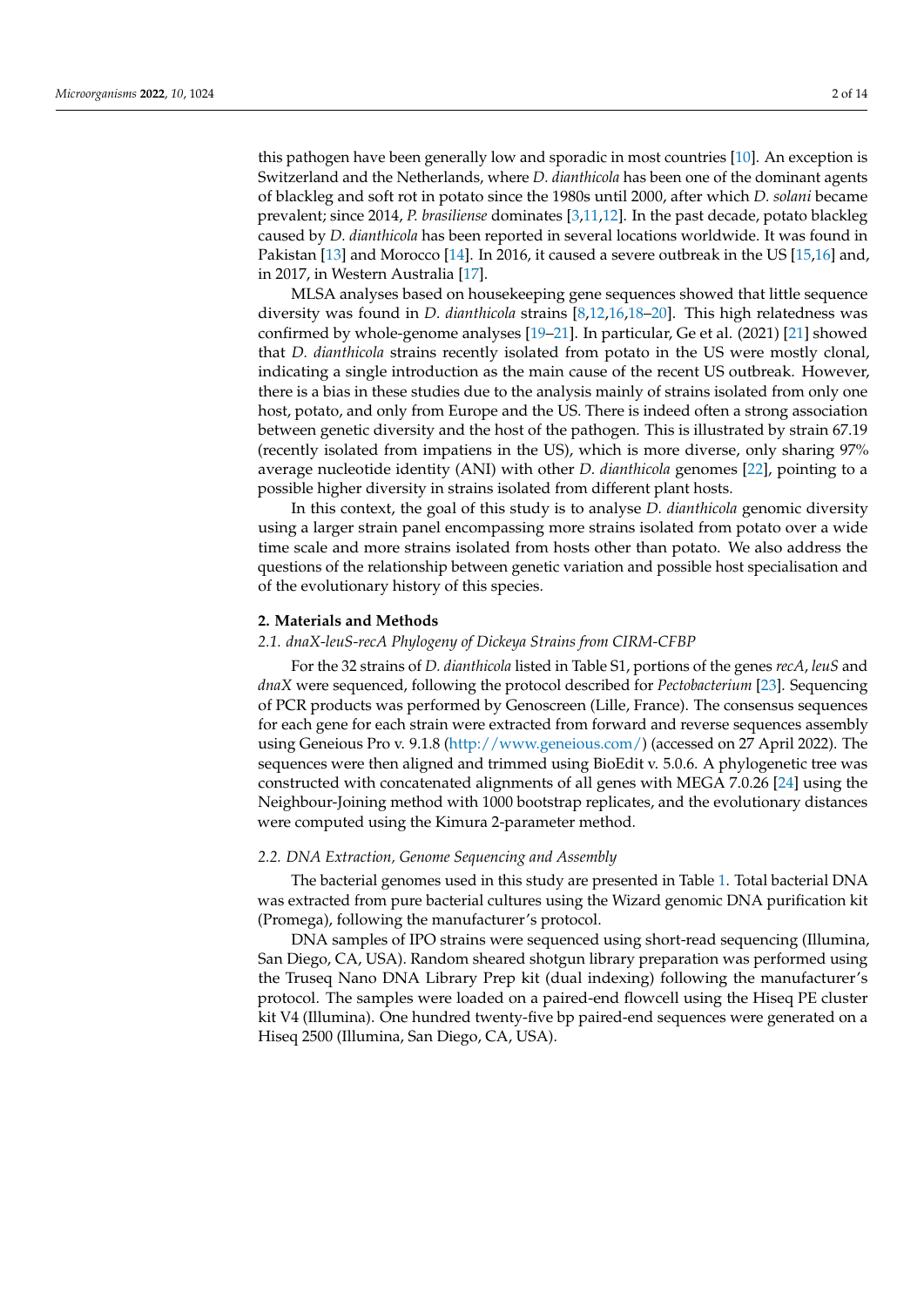<span id="page-2-0"></span>

| Genomes          | Host                 | <b>Country of Isolation</b> | Year of Isolation        | Source      | # Contigs    | #CDS | # Specific Genes * | ANI Values ** (%)        |
|------------------|----------------------|-----------------------------|--------------------------|-------------|--------------|------|--------------------|--------------------------|
| WV516            | Solanum tuberosum    | <b>US</b>                   | 2016                     | <b>NCBI</b> | 103          | 4795 | 42                 | 99.4                     |
| <b>SS70</b>      | Solanum tuberosum    | Pakistan                    | 2017                     | <b>NCBI</b> | 62           | 4665 | 24                 | 99.5                     |
| NCPPB3534        | Solanum tuberosum    | The Netherlands             | 1987                     | <b>NCBI</b> | 41           | 4663 | 38                 | 99.4                     |
| ME <sub>23</sub> | Solanum tuberosum    | <b>US</b>                   | $\blacksquare$           | <b>NCBI</b> | complete     | 4790 | 3                  | 99.4                     |
| IPO_980          | Solanum tuberosum    | The Netherlands             | 1991                     | <b>NCBI</b> | 52           | 4493 | 57                 | 99.5                     |
| GBBC2039         | Solanum tuberosum    | Belgium                     | $\overline{\phantom{a}}$ | <b>NCBI</b> | $\mathbf{1}$ | 4607 | 200                | 99.4                     |
| <b>DE440</b>     | Solanum tuberosum    | <b>US</b>                   | 2016                     | NCBI        | 55           | 4792 | 28                 | 99.4                     |
| <b>RNS1147</b>   | Solanum tuberosum    | France                      | 2011                     | <b>NCBI</b> | 78           | 4904 | 85                 | 99.5                     |
| <b>RNS04.9</b>   | Solanum tuberosum    | France                      | 2004                     | <b>NCBI</b> | complete     | 4567 | 12                 | 1.00                     |
| <b>CFBP2015</b>  | Solanum tuberosum    | France                      | 1975                     | <b>NCBI</b> | 55           | 4666 | $\overline{2}$     | 99.4                     |
| MIE34            | Solanum tuberosum    | Switzerland                 | 2013                     | <b>NCBI</b> | 94           | 4568 | 23                 | 98.8                     |
| S4.16.03.P2.4    | Solanum tuberosum    | Morocco                     | 2016                     | NCBI        | 101          | 4768 | 8                  | 99.4                     |
| S4.16.03.lid     | Solanum tuberosum    | Morocco                     | 2016                     | <b>NCBI</b> | 108          | 4775 | 8                  | 99.4                     |
| <b>CFBP1888</b>  | Solanum tuberosum    | France                      | 1978                     | <b>NCBI</b> | 67           | 4752 | 47                 | 99.5                     |
| NCPPB_453        | Dianthus             | UK                          | 1956                     | <b>NCBI</b> | 1            | 4477 | 46                 | $\overline{\phantom{a}}$ |
| <b>CFBP2982</b>  | Kalanchoe            | France                      | 1978                     | <b>NCBI</b> | 90           |      | 17                 | 98.7                     |
| 67.19            | New Guinea Impatiens | <b>US</b>                   | 2019                     | <b>NCBI</b> | 1            | 4637 | 502                | 97.3                     |
| <b>IPO0256</b>   | Solanum tuberosum    | The Netherlands             | 1975                     | This work   | 212          | 4696 | 240                | 98.5                     |
| IPO0502          | Solanum tuberosum    | The Netherlands             | 1979                     | This work   | 161          | 4726 | $\overline{4}$     | 99.4                     |
| IPO0775          | Solanum tuberosum    | The Netherlands             | 1984                     | This work   | 188          | 4702 | 12                 | 99.4                     |
| <b>IPO0846</b>   | Solanum tuberosum    | The Netherlands             | 1987                     | This work   | 224          | 4718 | 35                 | 99.4                     |
| <b>IPO0976</b>   | Solanum tuberosum    | The Netherlands             | 1991                     | This work   | 194          | 4711 | 15                 | 99.4                     |
| <b>IPO1003</b>   | Cichorium intybus    | The Netherlands             | 1988                     | This work   | 214          | 4806 | 10                 | 99.4                     |
| <b>IPO1348</b>   | Solanum tuberosum    | The Netherlands             | 1993                     | This work   | 209          | 4784 | 12                 | 99.4                     |
| <b>IPO1350</b>   | Solanum tuberosum    | The Netherlands             | 1994                     | This work   | 555          | 4876 | 216                | 99.4                     |

| Table 1. Genomes of <i>D. dianthicola</i> analysed in this study. |  |  |
|-------------------------------------------------------------------|--|--|
|-------------------------------------------------------------------|--|--|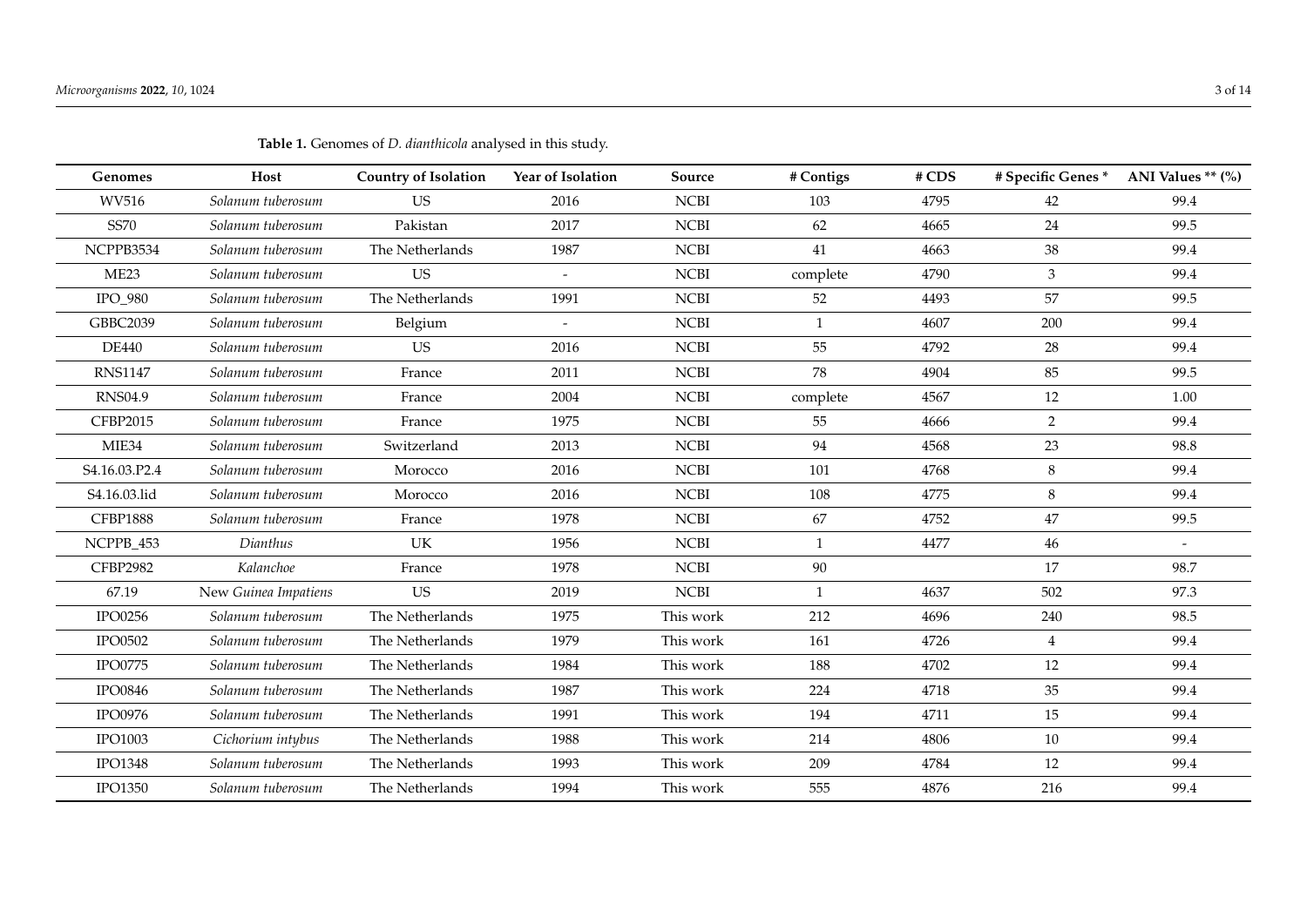| <b>Table 1.</b> Cont. |
|-----------------------|
|                       |

| <b>Genomes</b>  | Host              | <b>Country of Isolation</b> | <b>Year of Isolation</b> | Source    | # Contigs | #CDS | # Specific Genes * | ANI Values $**$ (%) |
|-----------------|-------------------|-----------------------------|--------------------------|-----------|-----------|------|--------------------|---------------------|
| <b>IPO1741</b>  | Solanum tuberosum | The Netherlands             | 1992                     | This work | 148       | 4508 | 11                 | 1.00                |
| <b>IPO3646</b>  | Solanum tuberosum | The Netherlands             | 2013                     | This work | 176       | 4814 | $\overline{7}$     | 99.4                |
| <b>IPO3699</b>  | Solanum tuberosum | The Netherlands             | 2013                     | This work | 181       | 4817 | 3                  | 99.4                |
| <b>IPO3700</b>  | Solanum tuberosum | The Netherlands             | 2013                     | This work | 184       | 4826 | 10                 | 99.4                |
| <b>IPO3797</b>  | Sedum             | The Netherlands             | 2010                     | This work | 120       | 4645 | 26                 | 99.5                |
| <b>IPO3845</b>  | Solanum tuberosum | The Netherlands             | 2013                     | This work | 101       | 4632 | 25                 | 99.4                |
| <b>IPO3846</b>  | Solanum tuberosum | The Netherlands             | 2009                     | This work | 109       | 4777 | 4                  | 99.4                |
| CH88.23         | Solanum tuberosum | Switzerland                 | 1988                     | This work | 87        | 4898 | 25                 | 99.5                |
| CH8885          | Solanum tuberosum | Switzerland                 | 1988                     | This work | 113       | 4746 | 68                 | 99.5                |
| CH90110-7-1     | Solanum tuberosum | Switzerland                 | 1990                     | This work | 119       | 4798 | 11                 | 99.4                |
| CH9187-1        | Solanum tuberosum | Switzerland                 | 1991                     | This work | 126       | 4896 | 37                 | 99.5                |
| <b>CFBP1805</b> | Kalanchoe         | Denmark                     | 1977                     | This work | 200       | 4706 | 48                 | 98.6                |
| CFBP1984        | Dianthus          | France                      | 1972                     | This work | 126       | 4611 | -66                | 99.5                |
| <b>CFBP2598</b> | Kalanchoe         | Switzerland                 | 1982                     | This work | 168       | 4723 | 33                 | 98.6                |
| <b>CFBP3706</b> | Cichorium intybus | Switzerland                 | 1986                     | This work | 148       | 4713 | 46                 | 99.6                |
| CFBP6548        | Cichorium intybus | France                      | 1994                     | This work | 158       | 4857 | 91                 | 99.4                |

\* Specific genes are genes present only in the given strain; \*\* ANI values with the type strain NCPPB453.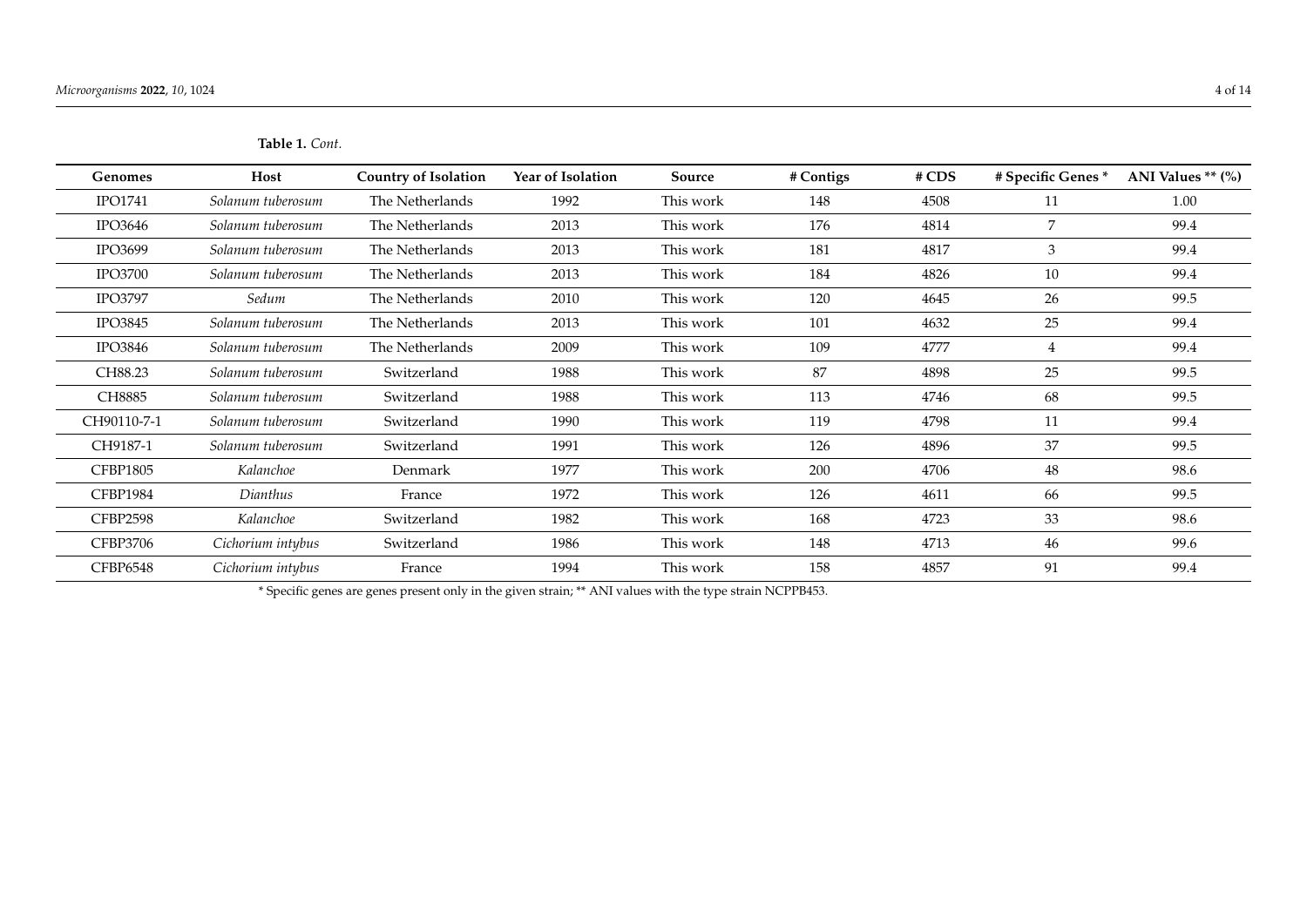Genome sequencing of CH and CFBP strains was performed at the next-generation sequencing core facilities of the Institute for Integrative Biology of the Cell (Avenue de la Terrasse 91190 Gif-sur-Yvette France). Nextera DNA libraries were prepared from 50 ng of high-quality genomic DNA. Paired-end  $2 \times 75$  bp sequencing was performed on an Illumina NextSeq500 apparatus with a High Output 150 cycle kit. CLC Genomics Workbench (Version 9.5.2, Qiagen Bioinformatics) was used to assemble reads. Final sequencing coverage was between 49 and 79. Coding sequences were predicted using the RAST server [\[25\]](#page-13-3) with the Glimmer 3 prediction tool [\[26\]](#page-13-4).

#### *2.3. Genome Analysis*

Pairwise comparison of the genomes was computed using the average nucleotide identity (ANI) Pyani python module [\(https://github.com/widdowquinn/pyani](https://github.com/widdowquinn/pyani) (accessed on 27 April 2022) [\[27\]](#page-13-5) with the blast algorithm (ANIb). The species threshold was set at 96%.

Orthologous sequences were clustered into homologous families using the SiLix software package [\[28\]](#page-13-6), with a 70% identity threshold and at least 80% overlap. Strainspecific and clade-specific gene families and gene families absent in only one of the analysed genomes were extracted from the SiLix output. For the construction of MLSA trees, common genes (defined as genes present in all strains meeting the criteria of 70% identity threshold and at least 80% overlap) were aligned using MUSCLE [\[29\]](#page-13-7) software and were filtered using the GBLOCK tool [\[30\]](#page-13-8). The alignments were used for building a phylogenetic tree with the BioNJ algorithm with SeaView software [\[31\]](#page-13-9), with 200 bootstrap replications.

Pan-genome clustering: A hierarchical clustering was performed for the pan-genome, as described by Meric et al. [\[32\]](#page-13-10). Briefly, a presence/absence matrix for all genes (pangenome) was constructed; Manhattan distances were calculated and used for hierarchical clustering to generate the tree. Thus, unlike MLSA trees that only take into account variations in the core-genome, pan-genome clustering is based on the similarities (presence or absence) of the totality of the gene repertoires. Protein families only occurring in a single genome (singletons) were not included in the analysis. The Mega7 tool [\[24\]](#page-13-2) was used to visualise the phylogenetic tree with the BioNJ algorithm.

Rarefaction (core genome) and accumulation (pan-genome) curves were calculated with R scripts as described in [\[32\]](#page-13-10).

#### *2.4. Minimum Spanning Tree Analysis*

SNPs were extracted from the aligned coding sequences of the core genome. For representing the possible evolutionary relationships between strains (minimum spanning tree), we used the online version of the software PHYLOViZ [\[33\]](#page-13-11).

#### **3. Results**

#### *3.1. Panel of Genomes Analysed in This Study*

This study is based on the analysis of 41 *D. dianthicola* genomes (Table [1\)](#page-2-0).

In total, 17 of them were retrieved from the NCBI Resource Centre; they consist of 14 strains isolated from potato in 7 different countries on 4 continents and 3 strains isolated from ornamentals, including the type strain NCPPB 453 (CFBP1200). Fifteen genomes were sequenced from strains originating from the Wageningen University & Research bacteria strain collection (IPO strains) and four genomes from the collection of the Swiss Genoscope Institute (CH strains). The Swiss strains were selected from a wider panel of *D. dianthicola* strains present in the CH collection among the ones harbouring some variations in their *gapA* sequences, widely used to classify *Dickeya* and *Pectobacterium* strains [\[20,](#page-12-16)[34\]](#page-13-12). Seventeen strains have been isolated from potato, whereas IPO 1003 originated from Belgian chicory and IPO3797 from Sedum. As most of these 36 strains originated from potato, the panel was extended with strains of other plant hosts present in the French Collection for Plant-associated Bacteria, CIRM-CFBP. For the selection of the CFBP strains, an MLSA analysis was performed on the basis of *recA*, *leuS* and *dnaX* housekeeping genes. The MLSA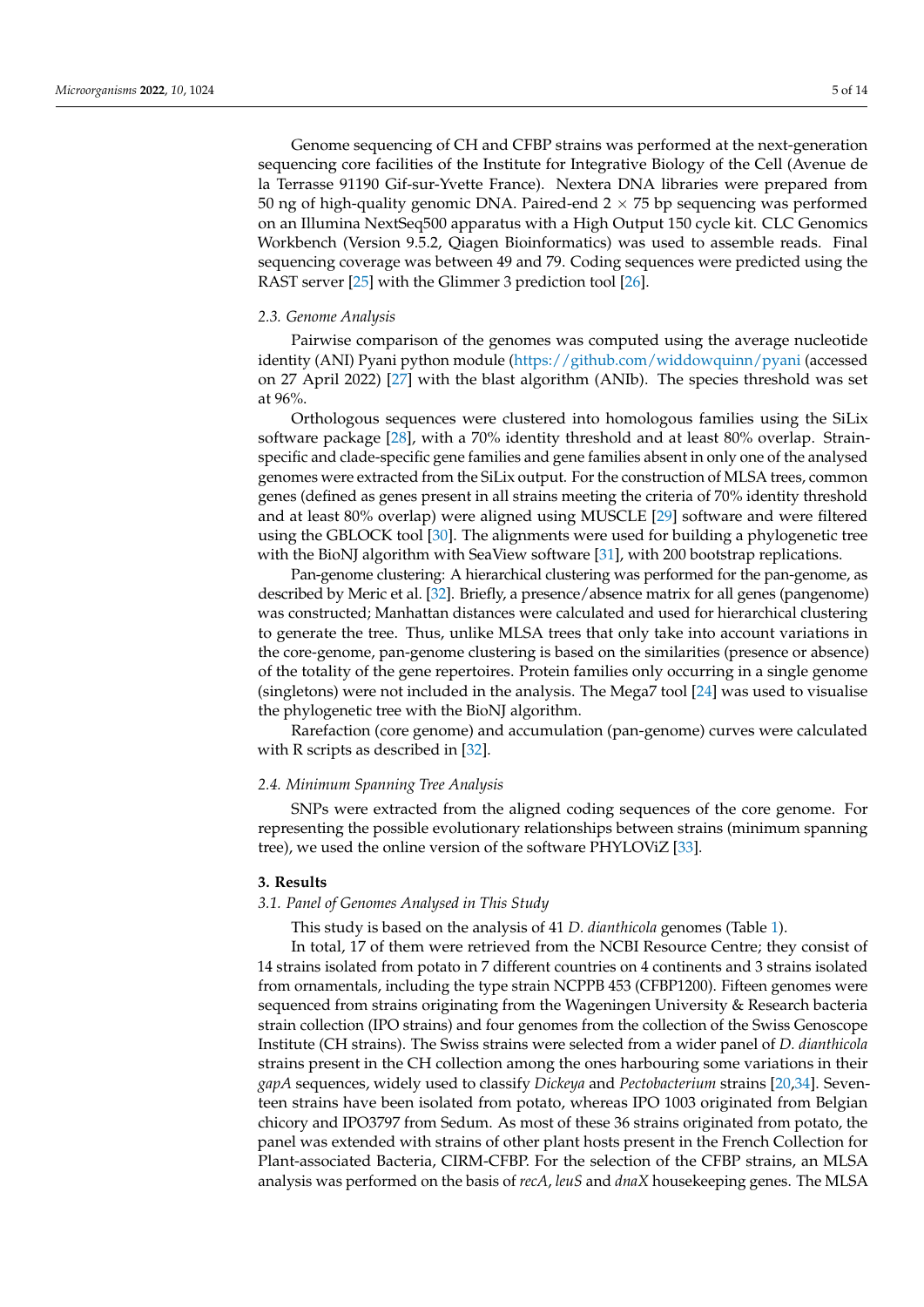<span id="page-5-0"></span>

tree showed that the *D. dianthicola* strains of the CIRM-CFBP collection are split into three clades (Figure [1\)](#page-5-0).

0.005

Figure 1. Phylogenetic tree of Dickeya dianthicola strains from CIRM-CFBP constructed from partial sequences from dnaX, leuS, and recA housekeeping genes. Strain D. solani CFBP 7345 was used as the outgroup. Bootstraps values are shown when superior to 70. The black triangles indicate the type strains. The strains identified by a star are strains for which a complete genome sequence already exists in the public databases. The strains in a square were chosen for complete genome sequencing in this study.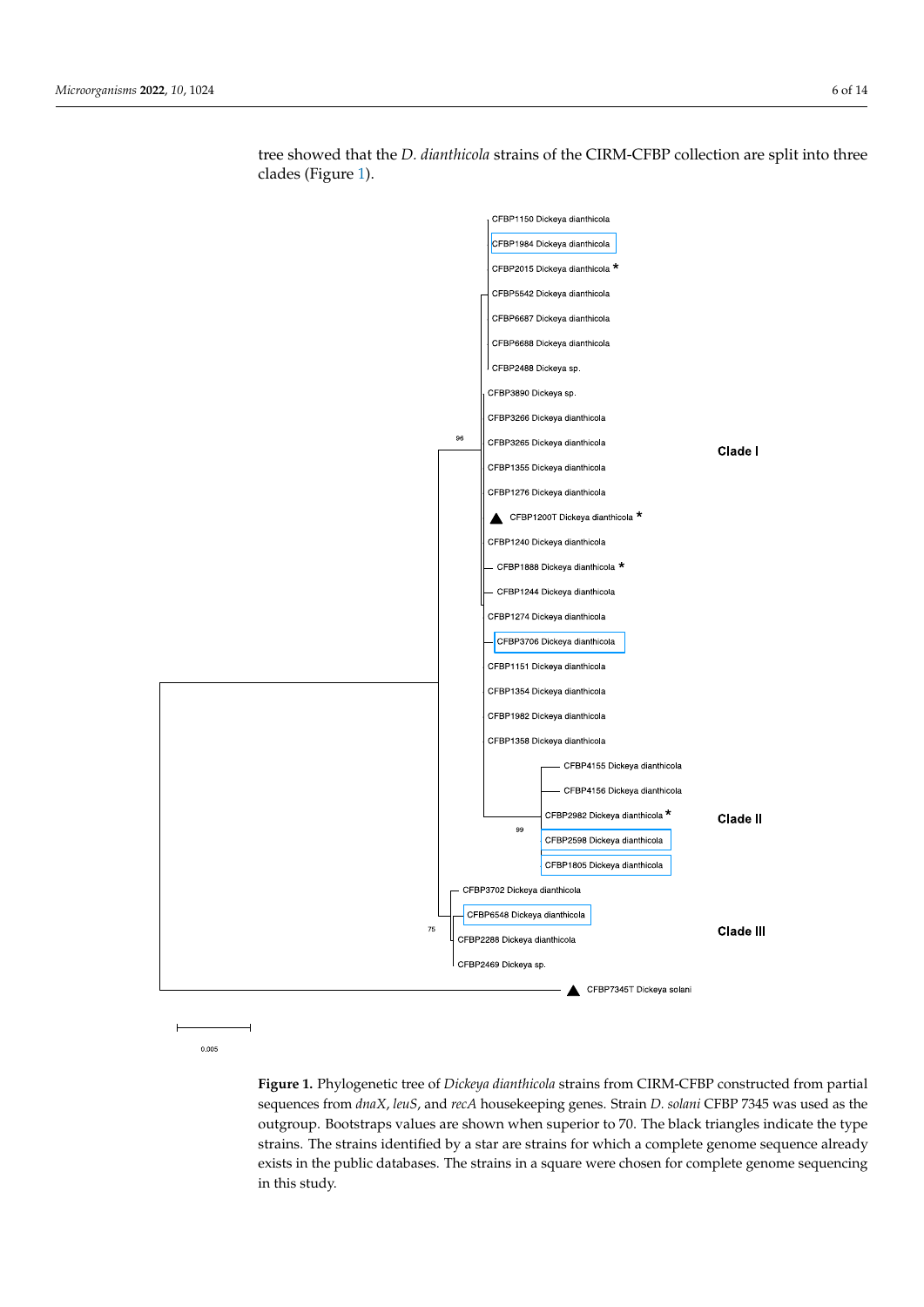The first clade comprises a relatively homogenous group of strains isolated from various plants and a subclade (Clade II) that groups all strains isolated from Kalanchoe. The third clade groups four strains: one isolated from chicory, one from *cynara* and two from potato. For whole-genome sequencing, we selected two strains of clade I isolated from chicory (CFBP 3706) or carnation (CFBP 1984), two strains of clade II isolated from Kalanchoe (CFBP 1805 and CFBP 2598), and one strain from the third clade isolated from chicory (CFBP 6548) (Figure [1\)](#page-5-0).

The type strain NCPPB453 was isolated in 1956, while the strains of our panel have been sampled from the 1970s up to 2019; thus, our panel comprised strains isolated over seven decades, originating from five continents.

## *3.2. D. dianthicola Diversity*

Calculation of average nucleotide identity (ANI) values with the type strain NCPPB 453 confirmed the assignation to the species *D. dianthicola* for all analysed strains (Tables [1](#page-2-0) and S2). Most strains shared ANI values higher than 99%, both with the type strain and, between them, showing a high relatedness. The most distant strains IPO 256 isolated from potato in The Netherlands and 67-19 isolated from impatiens in the US share ANI values from 97.0% to 98.4% with all other *D. dianthicola* genomes.

A whole-genome MLSA phylogenomic tree built up from concatenated sequences of 2996 core proteins (Figure [2A](#page-7-0)) confirmed the high relatedness of most strains of our panel and the divergence of the two more distant strains IPO 256 and 67.19. It also highlighted the clustering in a separate clade of four strains (the three strains isolated from Kalanchoe CFBP 2982, CFBP 1805 and CFBP 2598 and the potato strain MIE34). These four strains are closely related (99.6–99.9% ANI) and more distant from other strains (98.4–98.7% ANI). The chicory strain CFBP6548, a member of class III in the MLSA tree (Figure [1\)](#page-5-0), is grouped with several potato strains. As already indicated by ANI values (99.2–99.4%), this cluster is closely linked to members of the main clade I (Figure [2A](#page-7-0)).

In order to further address the relationships between the different *D. dianthicola* strains, we compared the protein-coding sequences of the 41 genomes using the SiLix gene family clustering tool. Proteins were classified as homologous to others in a given family if the amino acid identities were above 70%, with 80% minimal overlap.

All *D. dianthicola* strains share 3055 protein families representing 63% to 69% of the genome content. In particular, they share most of the arsenal of virulence genes characterised in the model strain *D. dadantii* 3937. They all possess the genes involved in pectin degradation except that they harbour a truncated form of the pectate lysase PelA encoding gene and do not possess the gene encoding the predicted polygalacturonase PehK. They are all lacking the gene encoding the protease PrtG, one of the four proteases secreted by the type I Prt protein secretion system. They possess only one of the two avirulence-related *avrL*-*avrM* genes present in the model strain *D. dadantii* 3937. Genes involved in resistance to the various stresses that might be encountered during plant infection are also present in all *D. dianthicola* strains, including those involved in oxidative stress resistance, such as the *kat* and *sod* genes encoding catalases and superoxide dismutases, in resistance to antimicrobial peptides (*arnB-T*, *sapA-E*) and in siderophore synthesis and uptake (*acsF-A* and *cbrABCDE* for achromobactin and *fct-cbsCEBA* for chrysobactin). The rarefaction curve presented in Figure [3](#page-8-0) shows that the *D. dianthicola* core genome reaches a low level plateau with the deletion of only about ten protein families per additional genome, indicating the *D. dianthicola* core genome is almost closed.

The pan-genome that comprises all protein families present in *D. dianthicola* members includes 9025 protein families for the 41 genomes studied. It is clearly still expanding, being far from reaching a plateau (Figure [3\)](#page-8-0). However, the SiLix analysis revealed that most strains only harbour, at most, a few dozen specific genes (Table [1\)](#page-2-0). This depicts the fact that several strains belong to clusters grouping highly related genomes, with only rare genes present in only one strain. The two external strains 67.19 and IPO256, on their part, carry 502 and 240 strain-specific genes, respectively.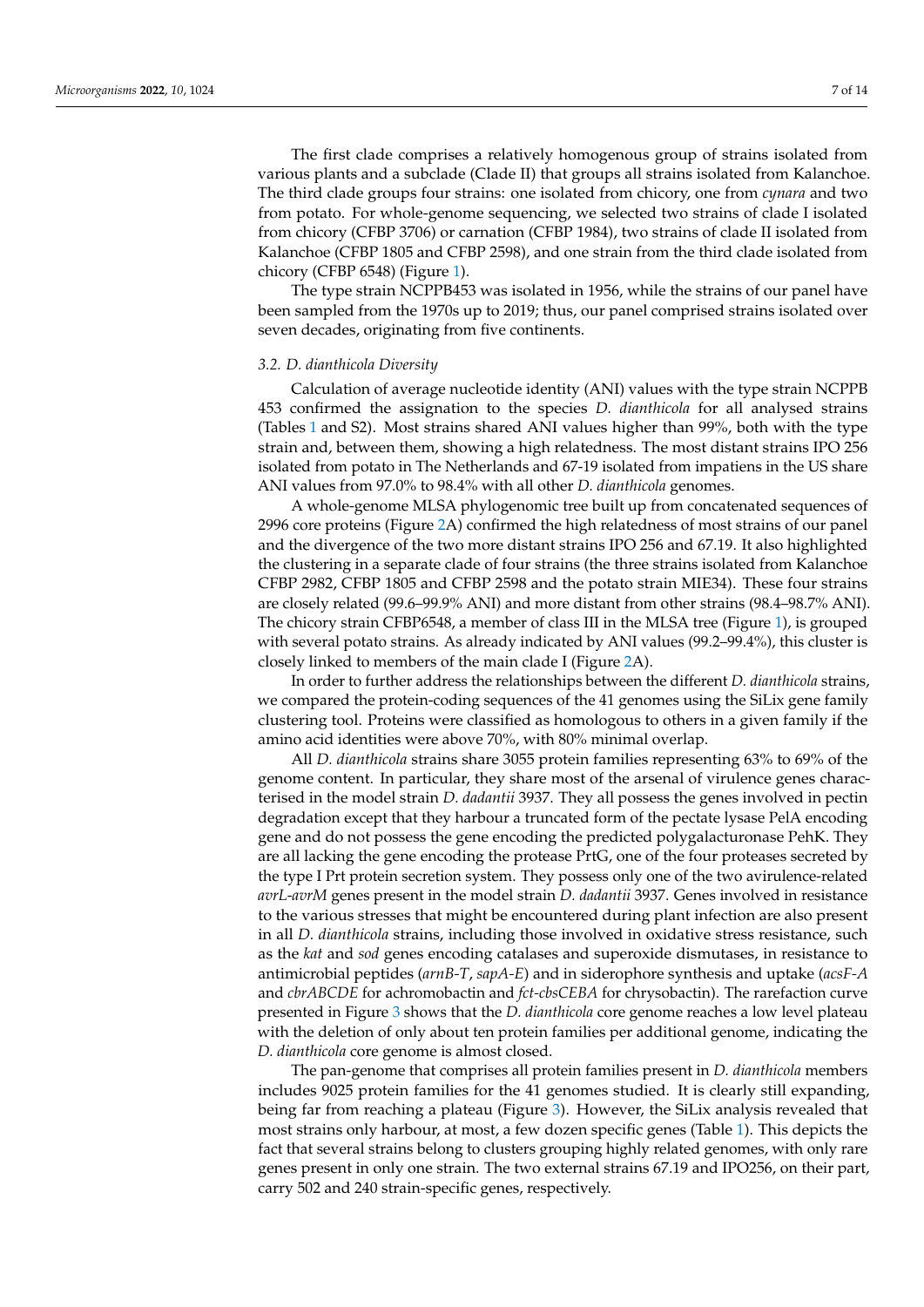

<span id="page-7-0"></span>is closely linked to members of the main clade I (Figure 2A).

**Figure 2.** Phylogeny of *Dickeya dianthicola*. (**A**). Phylogenic tree built up from the concatenated sequences of 2996 homologous protein sequences (19,293 variable sites). One hundred bootstrap replicates were performed to assess the statistical support of each node. Only bootstraps values below 100% are presented. (**B**). Pangenome tree: distance was calculated from a presence/absence matrix of the pangenome (see Section [2\)](#page-1-0). Stars and rectangles indicate differences between both trees.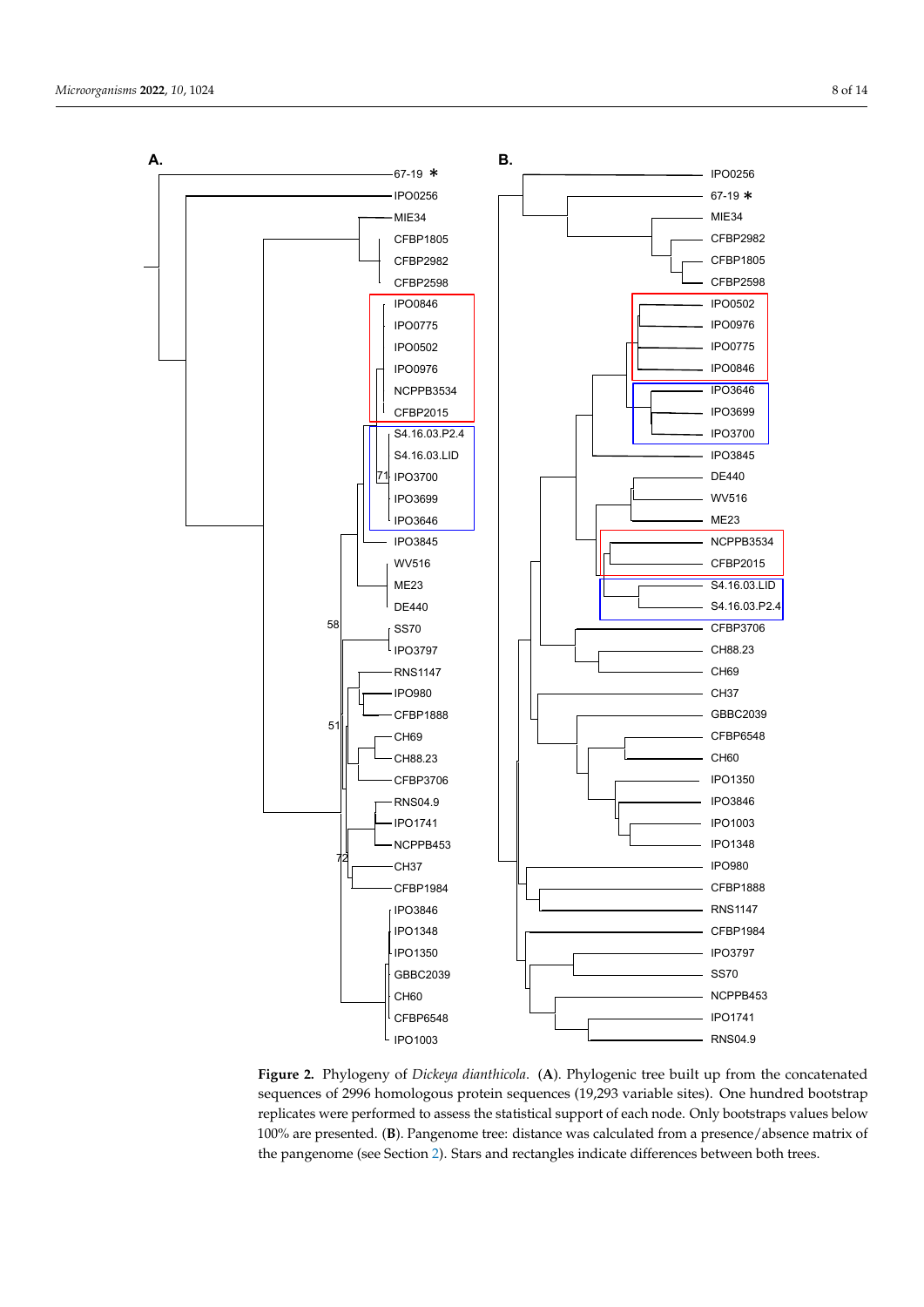<span id="page-8-0"></span>

cating the *D. dianthicola* core genome is almost closed.

**Figure 3.** Rarefaction and accumulation curve estimates of *Dickeya dianthicola* core and pan-ge-The number of shared genes (blue line) and the total number of genes (yellow line) were determined as genome sampling increased. Comparisons were made based on matrices of gene presence/absence. Randomised genome sampling was carried out 100 times to obtain the average number of genes for each sample comparison number and standard deviations. **Figure 3.** Rarefaction and accumulation curve estimates of *Dickeya dianthicola* core and pan-genomes.

# The pan-genome that comprises all protein families present in *D. dianthicola* members *3.3. Relatedness of D. dianthicola Strains by SNP Analysis*

To tackle *D. dianthicola* evolution and epidemiology, we constructed a Minimum Spanning Tree (MST) based on the whole set of single nucleotide polymorphisms (SNPs) present in the core genome identified in our strain panel (Figure [4\)](#page-9-0).

This MST revealed several clusters of strains that do not harbour any polymorphism or only differ by a few SNPs. Two of these clusters could be clearly linked to defined outbreaks: cluster 1 grouping the potato strains isolated during the recent US outbreak [\[22](#page-13-0)[,35\]](#page-13-13) and cluster 2 grouping the strains isolated from Kalanchoe in Europe during the late 1970s-early 1980s outbreak. Evidence of clonal spread is also notable in cluster 3, which includes potato strains from the Netherlands and France isolated from 1975 to 1991. Cluster 4 groups more recent strains (isolated from 2013) that appeared to emerge from this Cluster 3. Cluster 5 includes a bit more loosely connected strains isolated from the Netherlands, France, Belgium and Switzerland in potato or Belgian chicory from 1988 to 2009. More intriguing is Cluster 6, which groups the type strain NCPPB353 isolated in 1956 from carnation with two almost clonal potato strains isolated either in the Netherlands in 1992 (IPO1741) or in France in 2004 (RNS04.9).

Other strains are scattered in the MST, irrespective of country or date of isolation, pointing to multiple introductions of *D. dianthicola* in Europe. This is exemplified by the three Swiss potato strains CH88-23, CH9187-1 and CH8885. Indeed, the two first ones, isolated in 1988 and 1991, respectively, only harboured three SNPs, indicating a filiation, whereas CH8885, isolated in the same year as CH88-23, was not connected (Figure [4\)](#page-9-0).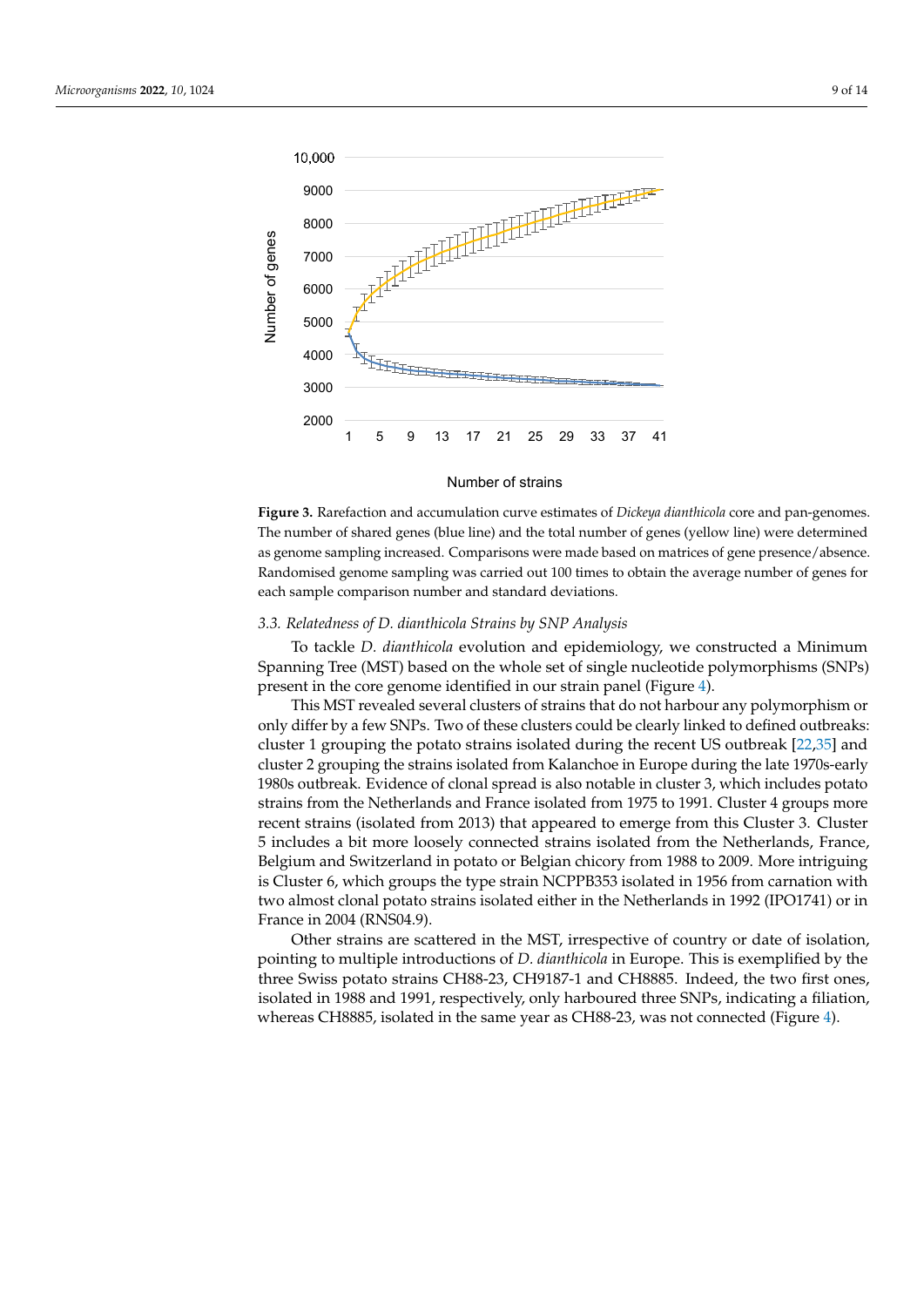

**Figure 4.** Minimum spanning tree based upon whole-genome SNP analysis. The tree is based upon **Figure 4.** Minimum spanning tree based upon whole-genome SNP analysis. The tree is based upon 53,292 SNPs. The length of each branch (log scale) expressed in SNP numbers is indicated. The 53,292 SNPs. The length of each branch (log scale) expressed in SNP numbers is indicated. The squares and numbers indicate the clusters of (nearly) clonal strains. squares and numbers indicate the clusters of (nearly) clonal strains.

<span id="page-9-0"></span> $\mathcal{S}_{\mathcal{S}}$  based on the whole set of single nucleotide polymorphisms (SNPs) (SNPs) (SNPs) (SNPs) (SNPs) (SNPs) (SNPs) (SNPs) (SNPs) (SNPs) (SNPs) (SNPs) (SNPs) (SNPs) (SNPs) (SNPs) (SNPs) (SNPs) (SNPs) (SNPs) (SNPs) (

# 3.4. Diversity in D. dianthicola Accessory Genome

The subale concurs  $\overline{MSA}$  two construction is been an equator of the course on our The whole-genome MLSA tree construction is based on genes of the core genome; it [22,35] and cluster 2 grouping the strains isolated from Kalanchoe in Europe during the does not analyse the relatedness of the variable part of the genome, the accessory genome. To analyse this accessory genome, we performed a pan-genome clustering analysis that builds a hierarchical clustering tree based on the proportion of the presence/absence status of each gene family in each genome (Figure 2B). The main difference between the two trees is the position of the external strain 67.19. In the pan-genome tree, it groups with the cluster of strains isolated from Kalanchoe. For the other strains, there are only a few differences between both trees. In the phylogenetic tree (Figure 2A), the subclade highlighted in red groups early potato strains isolated from 1975 to 1991, while the subclade highlighted in blue groups more recent strains isolated from 2009 to 2016. This clustering, following the year of isolation, is not conserved in the pan-genome tree: these two subclades, present in the phylogenetic tree, are split and rearranged into two other subclades, one grouping seven IPO strains belonging to either the "red" or "blue" subclades, while the second one groups three IPO strains and two strains isolated in Morocco, belonging respectively to the phylogenetic "red" and "blue" subclades, with the cluster of strains isolated in the US (Figure [2B](#page-7-0)).

### *3.5. Are There Genes Related to Host Specificity in D. dianthicola?*

Besides many strains isolated from potato, our strain panel includes two sets of strains isolated either from the ornamental Kalanchoe or from Belgian chicory. The three Kalanchoe strains are highly related and cluster in distinct tree branches, both in their core genomes (100% ANI values between them, Figures [2A](#page-7-0) and [4\)](#page-9-0) and in their accessory genomes (Figure [2B](#page-7-0)). This prompted us to analyse if these three strains share genes that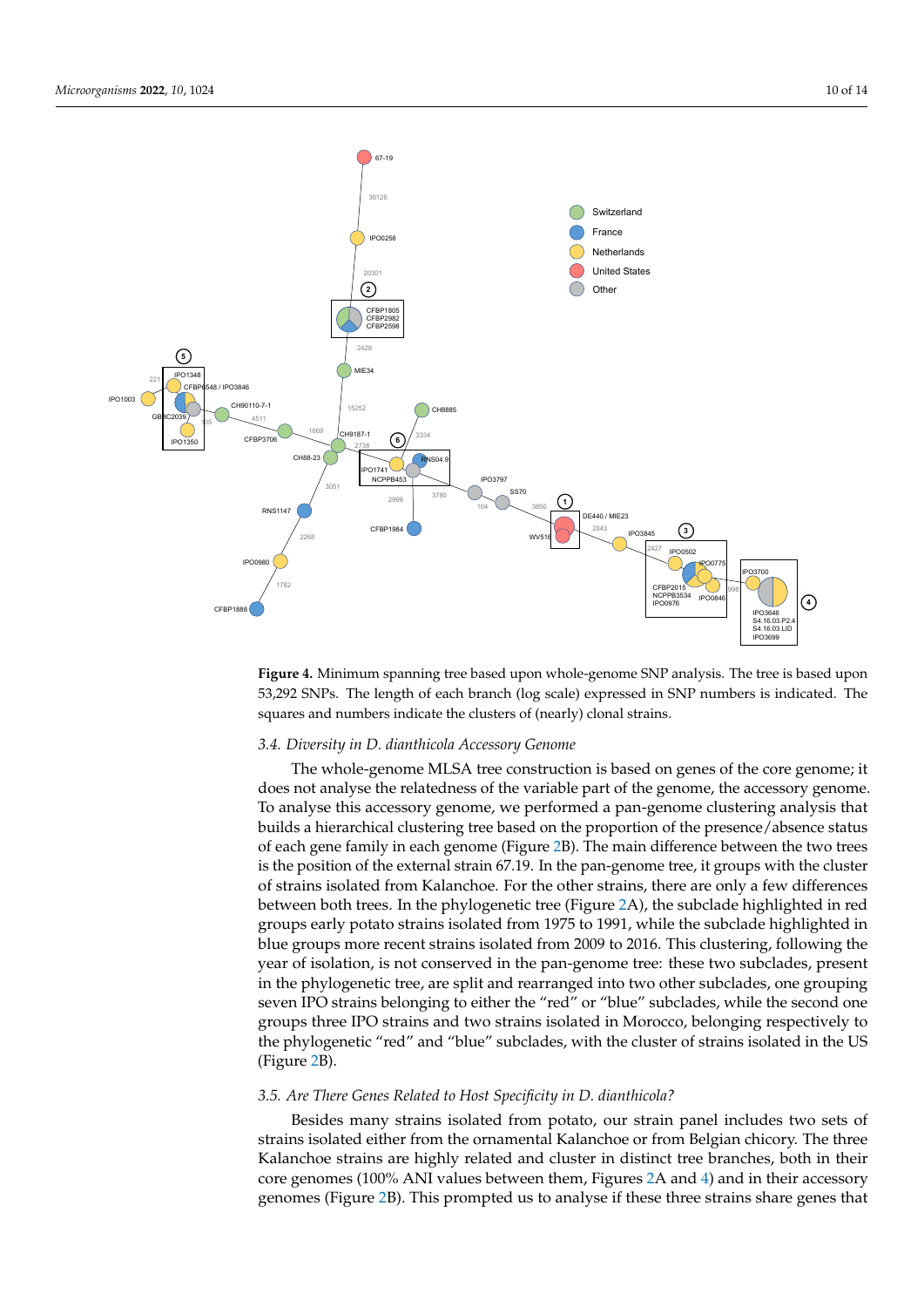might be involved in host specificity. Only the 16 genes present in these 3 strains and absent in all other *D. dianthicola* genomes were analysed. Eleven of these genes encode hypothetical proteins, and two are related to mobile genetic elements. In comparison, the potato strain MIE34 and the Impatiens strain 67.19, which belong to the same pan-genomic tree cluster (Figure [2B](#page-7-0)), shared with the Kalanchoe strains 66 homologous protein families that are absent in all other *D. dianthicola* genomes (Table S3). Besides 33 and 6 genes encoding, respectively, hypothetical proteins and proteins related to mobile genetic elements, protein families specific to this cluster include 8 regulators and 5 proteins involved in transport. Only eight protein families shared by the strains of this cluster, which are isolated from ornamentals (Kalanchoe and impatiens), are absent from the potato strain MIE34. This points more to differences related to phylogeny rather than host specificity.

The three strains isolated from chicory are more distant from each other, both in their core and accessory genomes (Figure [2\)](#page-7-0). They do not share any specific protein families that are absent in all other *D. dianthicola* genomes.

#### **4. Discussion**

Previous studies of *D. dianthicola* genomic diversity [\[12](#page-12-9)[,19](#page-12-17)[,21\]](#page-12-18) focused on strains isolated from potato. They highlighted the high relatedness of the strains that shared ANI values higher than 99% and even the clonality of most strains isolated during the outbreak that have ravaged the US since 2015. These analyses suffered, however, from a bias due to sampling generally only from potato.

In this paper, we extended the analysis of *D. dianthicola* species diversity by including the recently described genomes of 2 strains isolated from ornamentals (CFBP 2982 and 67.19) as well as new genomes of 17 strains isolated from potato in the Netherlands and in Switzerland and 7 strains isolated from other hosts. This genome panel revealed wider *D.dianthicola* diversity. Indeed, besides the low ANI values of 97% recently reported between *D. dianthicola* strains isolated from potato and strain 67.19 isolated from Impatiens [\[22\]](#page-13-0), strain IPO0256 isolated from potato is also more divergent (ANI values around 98.5%), with a clade grouping the three strains isolated from Kalanchoe and the potato strain MIE34 (ANI values slightly lower than 99%). We thus observed an extension of diversity related to host range when analysing strains isolated from other plant hosts. This is, however, not a general rule since strains isolated from chicory are closely related to potato isolates and, conversely, the second more distant strain, IPO256, was isolated from potato.

Besides whole-genome-based MLSA, we analysed whole core genome SNPs to define the genetic diversity extent in *D. dianthicola* that may provide insights into the evolution, transmission and molecular epidemiology of this pathogen. Our SNP-based phylogenetic analysis using the whole set of SNPs is congruent with the clusters defined by wholegenome-based MLSA. It revealed interesting features of the possible routes of introduction of *D. dianthicola* in different countries with a mix of clonal spread and multiple introductions of the pathogen (Figure [4\)](#page-9-0). Only for the blackleg outbreak in the US in 2015 a clonal structure of the *D. dianthicola* populations was found [\[15](#page-12-12)[,21\]](#page-12-18). Notably, the MST analysis placed the two more diverse strains, 67.19 and IPO256, close to the cluster of the Kalanchoe strains (Figure [4\)](#page-9-0), and such proximity of strain 67.19 and Kalanchoe strains in their accessory genomes has also been revealed in the pan-genome tree. We have, however, to keep in mind that MST analysis shows the proximity of strains and is not directly linked to evolution, especially in this case where the numbers of SNPs between the genomes are very high. Furthermore, Kalanchoe and Impatiens, the 67.19 hosts, are both ornamentals, but Kalanchoe belongs to the Saxifragales while Impatiens belongs to the Asterids, like the Solanale, including potato, making minor a possible role of host characteristics in this proximity. Clearly, more strains isolated from these two hosts should be analysed to apprehend possible clues on this apparent proximity.

Interestingly, *D. dianthicola* strains that have been isolated for as long as a decade apart from different countries (see, for example, the CFBP2015 strain isolated in France in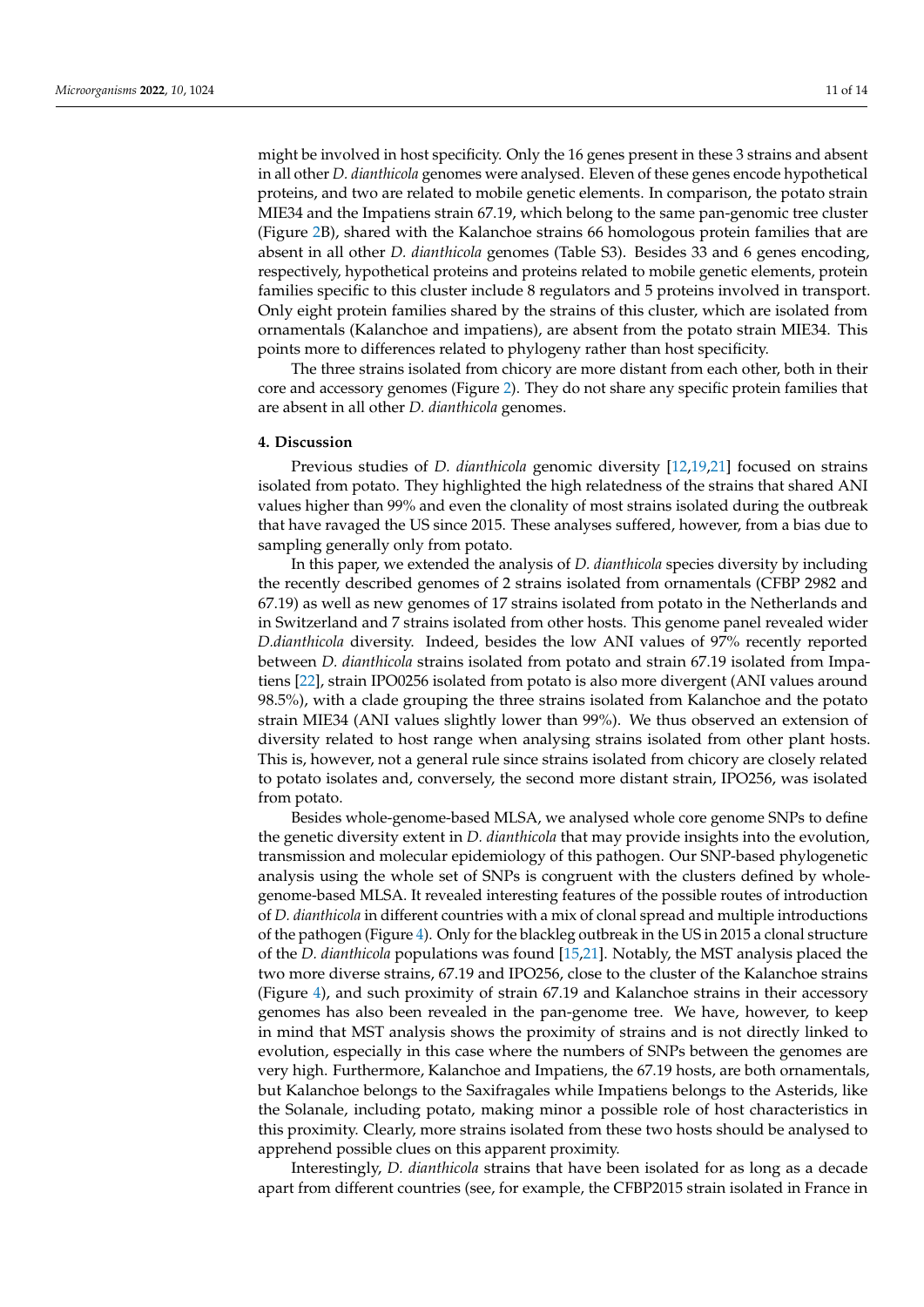1975 versus the NCPPB3534 strain isolated in The Netherlands in 1987) are almost clonal, differing by only 15 SNPs (Figure [4\)](#page-9-0). This highlights the high genomic stability for some members of this species. For *P. brasiliense,* Jonkheer et al. (2021) reported such a high relatedness of several strains within a clade of strains isolated from different locations, besides a clade of more diverse strains [\[36\]](#page-13-14). In this organism, clonality was related to high aggressiveness. It would be interesting to analyse if such a correlation is also present in *D. dianthicola,* pointing to a possible role of a high ecological fitness in the persistence of this clonal population. Clonal spreads are also observed for the *D. dianthicola* outbreak that impaired Kakanchoe production in Europe in the 1970s–1980s as well as for different potato blackleg outbreaks in various geographical areas, such as found for Cluster 4, with a spread even up to Morocco (Figure [4\)](#page-9-0). This points to the important role of long-distance seed trading dissemination in the propagation of this pathogen. However, several other *D. dianthicola* strains are only loosely connected even if isolated in the same country and/or the same year, pointing to distinct sources of contamination. It was for a long time proposed that introductions of new variants in potato may arise from a jump of *Dickeya* species from ornamentals [\[9](#page-12-6)[,18\]](#page-12-15)). This hypothesis is supported by the high relatedness of the type strain NCPPB453 from Dianthus, but also the loosen proximity of the Kalanchoe isolates or the Sedum isolate IPO3797 with various strains isolated in potato. In a recent report, Aono et al. [\[37\]](#page-13-15) concluded that potato blackleg infection in the field may be caused by the transmission of *D. dianthicola* from infested Asteraceae weeds to potato plants through surface water flow, highlighting another propagation route arising from the environment.

Previous reports describing some host specificities for *D. dianthicola* [\[38\]](#page-13-16) prompted us to analyse if our genome analysis might highlight genes that might be involved in host specificity. In this study, no host specificity studies were undertaken, and we can only use the information on the host from which the strain was isolated as a lead. No indications for genes involved in host specificity were identified in *D. dianthicola* strains isolated from Belgian chicory that are more close to some potato isolates than potato strains to each other. This points more to cross-contaminations that may occur in the field since chicory can be part of crop rotations with potato. Kalanchoe *D. dianthicola* isolates shared a dozen proteins, most being hypothetical, that are not present in other *D. dianthicola* strains. Since the analysed Kalanchoe isolates are clonal, more strains isolated from this host should be analysed to assess if such genes might be involved in host specificity or just reflect the genetic relatedness between these strains.

In conclusion, our study, including the genomic comparison of *D. dianthicola* strains isolated from potato and from other hosts, has revealed a higher diversity in this species than previously described. Minimum spanning tree analysis highlighted the clonal spread of the pathogen over long distances, while multiple introductions of the pathogen, even in the same country, are also likely. To have insight into the putative genes involved in host specificity, more strains isolated from Kalanchoe, preferably from outside of Europe, need to be analysed. Analysis of isolates from South America (the origin of potato) or from current outbreaks in Asia and Oceania could also reveal an even higher diversity of this pathogen.

**Supplementary Materials:** The following supporting information can be downloaded at: [https://www.mdpi.com/article/10.3390/microorganisms10051024/s1,](https://www.mdpi.com/article/10.3390/microorganisms10051024/s1) Table S1: *D. dianthicola* strains from CIRM-CFBP; Table S2: ANI values for genomes analysed in this study; Table S3: Protein families specific to strains of the Kalanchoe cluster. Strains from CIRM-CFBP can be accessed at [https://cirm-cfbp.fr.](https://cirm-cfbp.fr)

**Author Contributions:** Conceptualisation, F.V.G.; analysis of the CIRM-CFBP collection, P.P. and E.C.; bioinformatic analyses. J.P.; formal analysis, F.V.G., J.P. and J.M.v.d.W.; writing—original draft preparation, F.V.G. and J.M.v.d.W.; writing—review and editing, F.V.G., J.P., J.M.v.d.W. and P.P. All authors have read and agreed to the published version of the manuscript.

**Funding:** This research was supported by the project SPREE (ANR-17-CE32-0004-04), financed by the French National Agency for Research.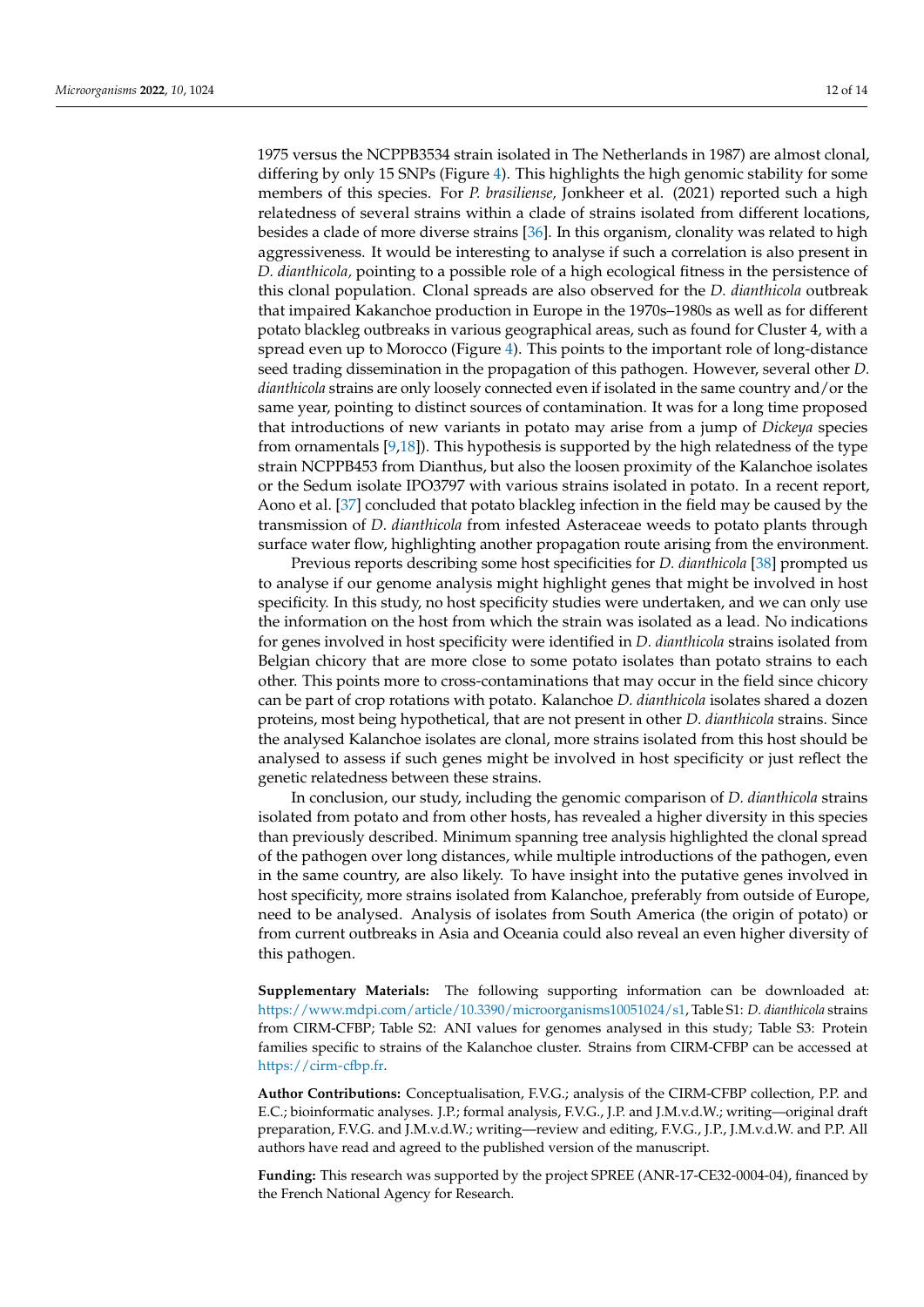**Data Availability Statement:** Publically available genomes were retrieved from the microbial genomes section at NCBI. The genomes produced in this study have been deposited at NCBI under accession numbers JALDNP000000000 to JALDOM000000000.

**Acknowledgments:** The authors would like to thank Marjon Krijger (Wageningen University & Research, Wageningen, The Netherlands) for her support with bioinformatics and Géraldine Taghouti, Cécile Dutrieux and Audrey Lathus for their help for the MLSA and preservation of CIRM-CFBP strains.

**Conflicts of Interest:** The authors declare no conflict of interest.

## **References**

- <span id="page-12-0"></span>1. Toth, I.K.; Barny, M.; Brurberg, M.B.; Condemine, G.; Czajkowski, R.; Elphinstone, J.G.; Helias, V.; Johnson, S.B.; Moleleki, L.N.; Pirhonen, M.; et al. *Pectobacterium* and *Dickeya*: Environment to Disease Development. In *Plant Diseases Caused by Pectobacterium and Dickeya Species*; Van Gijsegem, F., van der Wolf, J.M., Toth, I.K., Eds.; Springer Nature: Cham, Switzerland, 2021; pp. 39–84.
- <span id="page-12-1"></span>2. Van Gijsegem, F.; Hugouvieux-Cotte-Pattat, N.; Kraepiel, Y.; Lojkowska, E.; Moleleki, L.; Gorshkov, V.; Yedidia, I. Molecular interactions of *Pectobacterium* and *Dickeya* with plants. In *Plant Diseases Caused by Pectobacterium and Dickeya Species*; Van Gijsegem, F., van der Wolf, J.M., Toth, I.K., Eds.; Springer Nature: Cham, Switzerland, 2021; pp. 85–148.
- <span id="page-12-2"></span>3. Van der Wolf, J.M.; Acuña, I.; De Boer, S.H.; Brurberg, M.H.; Cahill, G.; Charkowski, A.O.; Coutinho, T.; Davey, T.; Dees, M.W.; Degefu, Y.Y.; et al. Diseases Caused by *Pectobacterium* and *Dickeya* Species Around the World. In *Plant Diseases Caused by Pectobacterium and Dickeya Species*; Van Gijsegem, F., van der Wolf, J.M., Toth, I.K., Eds.; Springer Nature: Cham, Switzerland, 2021; pp. 215–262.
- <span id="page-12-3"></span>4. Hellmers, E. Four wilt diseases of perpetual flowering carnations in Denmark. *Dansk Botanisk Arkiv.* **1958**, *18*, 95–140.
- <span id="page-12-4"></span>5. Dickey, R.S. *Erwinia chrysanthemi*: A comparative study of phenotypic properties of strains from several hosts and other *Erwinia* species. *Phytopathology* **1979**, *69*, 324–329. [\[CrossRef\]](http://doi.org/10.1094/Phyto-69-324)
- 6. Nassar, A.; Bertheau, Y.; Dervin, C.; Narcy, J.P.; Lemattre, M. Ribotyping of *Erwinia chrysanthemi* Strains in Relation to Their Pathogenic and Geographic Distribution. *Appl. Environ. Microbiol.* **1994**, *60*, 3781–3789. [\[CrossRef\]](http://doi.org/10.1128/aem.60.10.3781-3789.1994) [\[PubMed\]](http://www.ncbi.nlm.nih.gov/pubmed/16349416)
- 7. Samson, R.; Legendre, J.B.; Christen, R.; Saux, M.F.; Achouak, W.; Gardan, L. Transfer of *Pectobacterium chrysanthemi* (Burkholder Et Al. 1953) Brenner Et Al. 1973 and *Brenneria paradisiaca* to the genus *Dickeya* gen. nov. as *Dickeya chrysanthemi* comb. nov. And *Dickeya paradisiaca* comb. nov. and Delineation of Four Novel Species, *Dickeya dadantii* sp. nov. *Dickeya dianthicola* sp. nov. *Dickeya dieffenbachiae* sp. nov. and *Dickeya zeae* sp. nov. *Int. J. Syst. Evol. Microbiol.* **2005**, *55*, 1415–1427. [\[PubMed\]](http://www.ncbi.nlm.nih.gov/pubmed/16014461)
- <span id="page-12-5"></span>8. Parkinson, N.; Stead, D.; Bew, J.; Heeney, J.; Tsror, L.; Elphinstone, J. Dickeya species relatedness and clade structure determined by comparison of recA sequences. *Int. J. Syst. Bacteriol.* **2009**, *59*, 2388–2393. [\[CrossRef\]](http://doi.org/10.1099/ijs.0.009258-0) [\[PubMed\]](http://www.ncbi.nlm.nih.gov/pubmed/19620370)
- <span id="page-12-6"></span>9. EFSA. *Dickeya dianthicola* pest risk assessment. *EFSA J.* **2013**, *11*, 3072. [\[CrossRef\]](http://doi.org/10.2903/j.efsa.2013.3072)
- <span id="page-12-7"></span>10. Toth, I.K.; van der Wolf, J.M.; Saddler, G.; Lojkowska, E.; Hélias, V.; Pirhonen, M.; Tsror (Lahkim), L.; Elphinstone, J.G. *Dickeya* species: An emerging problem for potato production in Europe. *Plant Pathol.* **2011**, *60*, 385–399. [\[CrossRef\]](http://doi.org/10.1111/j.1365-3059.2011.02427.x)
- <span id="page-12-8"></span>11. DeWerra, P.; Debonneville, C.; Kellenberger, I.; Dupuis, B. Pathogenicity and Relative Abundance of Dickeya and Pectobacterium Species in Switzerland: An Epidemiological Dichotomy. *Microorganisms* **2021**, *9*, 2270. [\[CrossRef\]](http://doi.org/10.3390/microorganisms9112270)
- <span id="page-12-9"></span>12. Pédron, J.; Schaerer, S.; Kellenberger, I.; Van Gijsegem, F. Early Emergence of Dickeya solani Revealed by Analysis of Dickeya Diversity of Potato Blackleg and Soft Rot Causing Pathogens in Switzerland. *Microorganisms* **2021**, *9*, 1187. [\[CrossRef\]](http://doi.org/10.3390/microorganisms9061187)
- <span id="page-12-10"></span>13. Sarfraz, S.; Riaz, K.; Oulghazi, S.; Cigna, J.; Alam, M.W.; Dessaux, Y.; Faure, D. First report of *Dickeya dianthicola* causing blackleg disease on potato plants in Pakistan. *Plant Dis.* **2018**, *102*, 2027–2028. [\[CrossRef\]](http://doi.org/10.1094/PDIS-04-18-0551-PDN)
- <span id="page-12-11"></span>14. Oulghazi, S.; Khayi, S.; Lafkih, N.; Massaoudi, Y.; El Karkouri, A.; El Hassouni, M.; Faure, D.; Moumni, M. First report of *Dickeya dianthicola* causing blackleg on potato in Morocco. *Plant Dis.* **2017**, *101*, 1671–1672. [\[CrossRef\]](http://doi.org/10.1094/PDIS-04-17-0548-PDN)
- <span id="page-12-12"></span>15. Charkowski, A.O. The changing face of bacterial soft-rot diseases. *Annu. Rev. Phytopathol.* **2018**, *56*, 269–288. [\[CrossRef\]](http://doi.org/10.1146/annurev-phyto-080417-045906) [\[PubMed\]](http://www.ncbi.nlm.nih.gov/pubmed/29958075)
- <span id="page-12-13"></span>16. Curland, R.D.; Mainello, A.; Perry, K.L.; Hao, J.; Charkowski, A.O.; Bull, C.T.; McNally, R.R.; Johnson, S.B.; Rosenzweig, N.; Secor, G.A.; et al. Species of Dickeya and Pectobacterium Isolated during an Outbreak of Blackleg and Soft Rot of Potato in Northeastern and North Central United States. *Microorganisms* **2021**, *9*, 1733. [\[CrossRef\]](http://doi.org/10.3390/microorganisms9081733) [\[PubMed\]](http://www.ncbi.nlm.nih.gov/pubmed/34442812)
- <span id="page-12-14"></span>17. Wright, D.; Bwye, A.; Banovic, M.; Baulch, J.; Wang, C.; Hair, S.; Hammond, N.; Coutts, B.; Kehoe, M. First Report of *Dickeya dianthicola* in Potatoes in Australia. *Plant Dis.* **2018**, *102*, 2029. [\[CrossRef\]](http://doi.org/10.1094/PDIS-01-18-0094-PDN)
- <span id="page-12-15"></span>18. Sławiak, M.; van Beckhoven, J.R.C.M.; Speksnijder, A.G.C.L.; Czajkowski, R.; Grabe, G.; van der Wolf, J.M. Biochemical and genetical analysis reveal a new clade of biovar 3 Dickeya spp. strains isolated from potato in Europe. *Eur. J. Plant Pathol.* **2009**, *125*, 245–261. [\[CrossRef\]](http://doi.org/10.1007/s10658-009-9479-2)
- <span id="page-12-17"></span>19. Oulghazi, S.; Moumni, M.; Khayi, S.; Robic, K.; Sarfraz, S.; Lopez-Roques, C.; Vandecasteele, C.; Faure, D. Diversity of *Pectobacteriaceae* Species in Potato Growing Regions in Northern Morocco. *Microorganisms* **2020**, *8*, 895. [\[CrossRef\]](http://doi.org/10.3390/microorganisms8060895)
- <span id="page-12-16"></span>20. Pédron, J.; Van Gijsegem, F. Diversity in the Bacterial Genus *Dickeya* Grouping Plant Pathogens and Waterways Isolates. *OBM Genet.* **2019**, *3*, 22. [\[CrossRef\]](http://doi.org/10.21926/obm.genet.1904098)
- <span id="page-12-18"></span>21. Ge, T.; Jiang, H.; Tan, E.H.; Johnson, S.B.; Larkin, R.P.; Charkowski, A.O.; Secor, G.; Hao, J. Pangenomic analysis of *Dickeya dianthicola* strains related to the outbreak of blackleg and soft rot of potato in USA. *Plant Dis.* **2021**, *105*, 3946–3955. [\[CrossRef\]](http://doi.org/10.1094/PDIS-03-21-0587-RE)